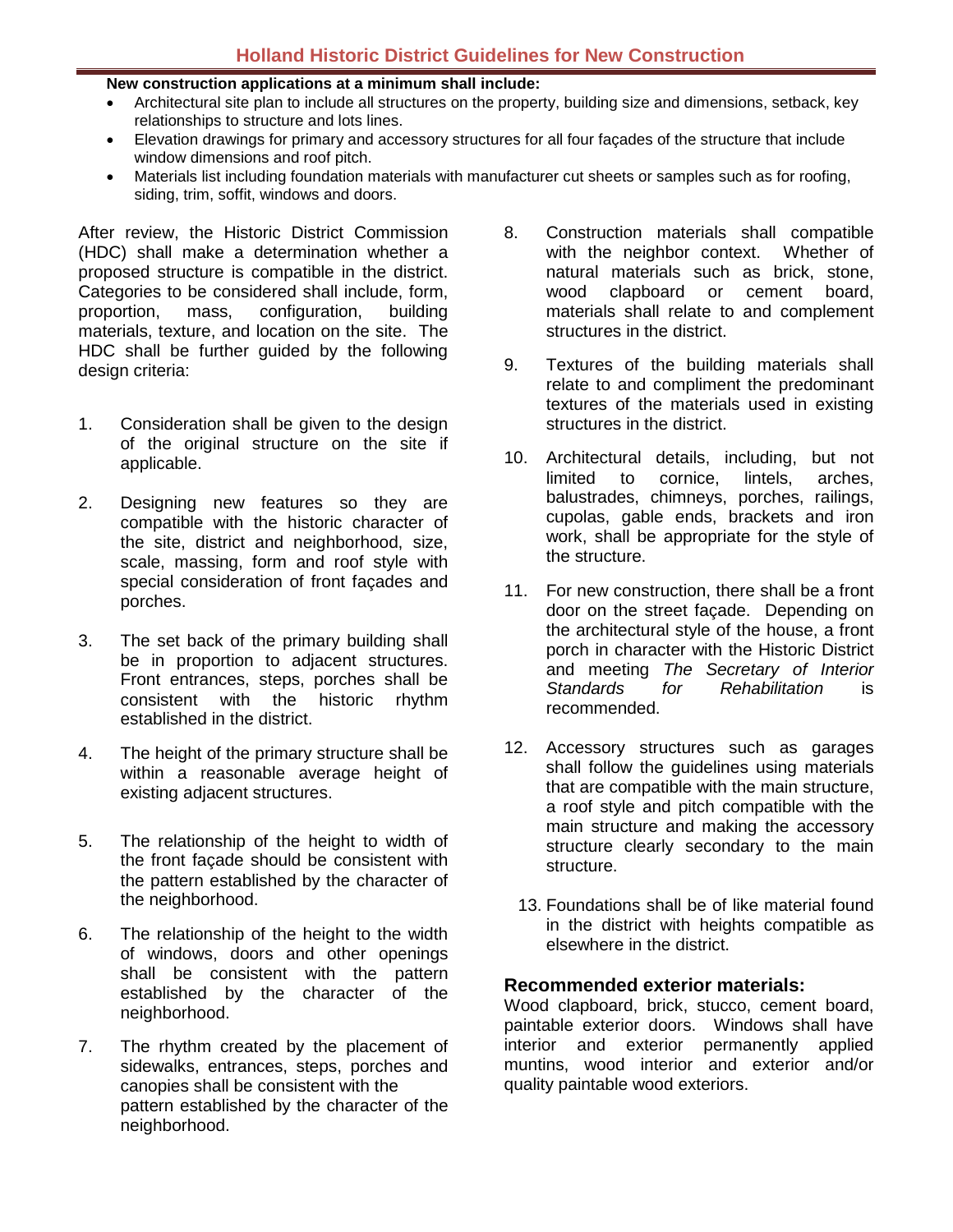## **Not Recommended:**

1. Introducing new construction which is visually incompatible in terms of size, scale, massing design, materials and texture or which destroys historic relationships on the site with new construction that is incompatible.

2. Locating an accessory structure in the front or side yards in front of the main structure or that would be taller or larger than the main structure.

The success of new construction in the historic district relies on understanding its distinctive architectural character. New buildings should reinforce the basic visual characteristics of a block or district. New construction adds depth and contributes interest to the district and new design should reflect an understanding and compatibility with the character of a historic district.

The goal of the Holland Historic District for multiple new construction projects is to bring exciting housing to the City. Contributing structures in the district have architectural details that are unique with styles that include but are not limited to the Bungalow, Greek Revival, Italianate, Colonial Revival and many aspects of Queen Anne architecture.

It is suggested to consult with CNS staff as planning begins for new construction. Details from A Field Guide to American Houses by Virginia McAlester illustrate many aspects of style from Greek Revival to Modern Design that would complement the historic district.

## **GREEK REVIVAL (1850-1875)**

A temple to come home to – that's what this style sought to achieve through columns, capitals, pediments and strongly vertical windows. An example is 121 W. 12<sup>th</sup> Street.



#### **ITALIANATE (1870-1885)**

Designed to resemble Italian country villas, these asymmetrical structures are graced with extended eaves, cornices with brackets, slender windows topped by arches square towers or cupolas, and balconies. An example is at 80 W. 11<sup>th</sup> Street.

#### **CARPENTER GOTHIC (1870-1910)**

Sawn-wood "gingerbread" or batten trim, a steeply pitched roof, and front cross-gables identify this strong, romantic type. An example is the Third Reformed Church at the corner of W. 12<sup>th</sup> Street and Pine Avenue.

August- 2016





## **QUEEN ANNE (1875-1900)**

Anything goes in these eclectic Victorians that blend a variety of shapes and textures. Gables, turrets, bay windows and porches – all add to the structural flow. Examples are at 94 W.  $13<sup>th</sup>$  Street and  $203$  W.  $12^{th}$  Street.



#### **COLONIAL REVIVAL (1880-1940)**

With few pretensions, these hipped-roof symmetrical houses evoke the no-nonsense sensibilities of our founders. A stoop at the front door and a gambrel roof are specific touches the Dutch brought to Colonials. Examples are at 89 W.  $12^{th}$  Street and  $229 \text{ W}$ . 12<sup>th</sup> Street.



#### **BUNGALOW (1920-1940)**

Sturdy and straightforward, Bungalows typically have wide, unenclosed eave overhangs, exposed roof rafters, and full or partialwidth porches. The design reflects an interest in natural materials and craftsmanship. An example is at 177 W.  $11^{th}$ Street.